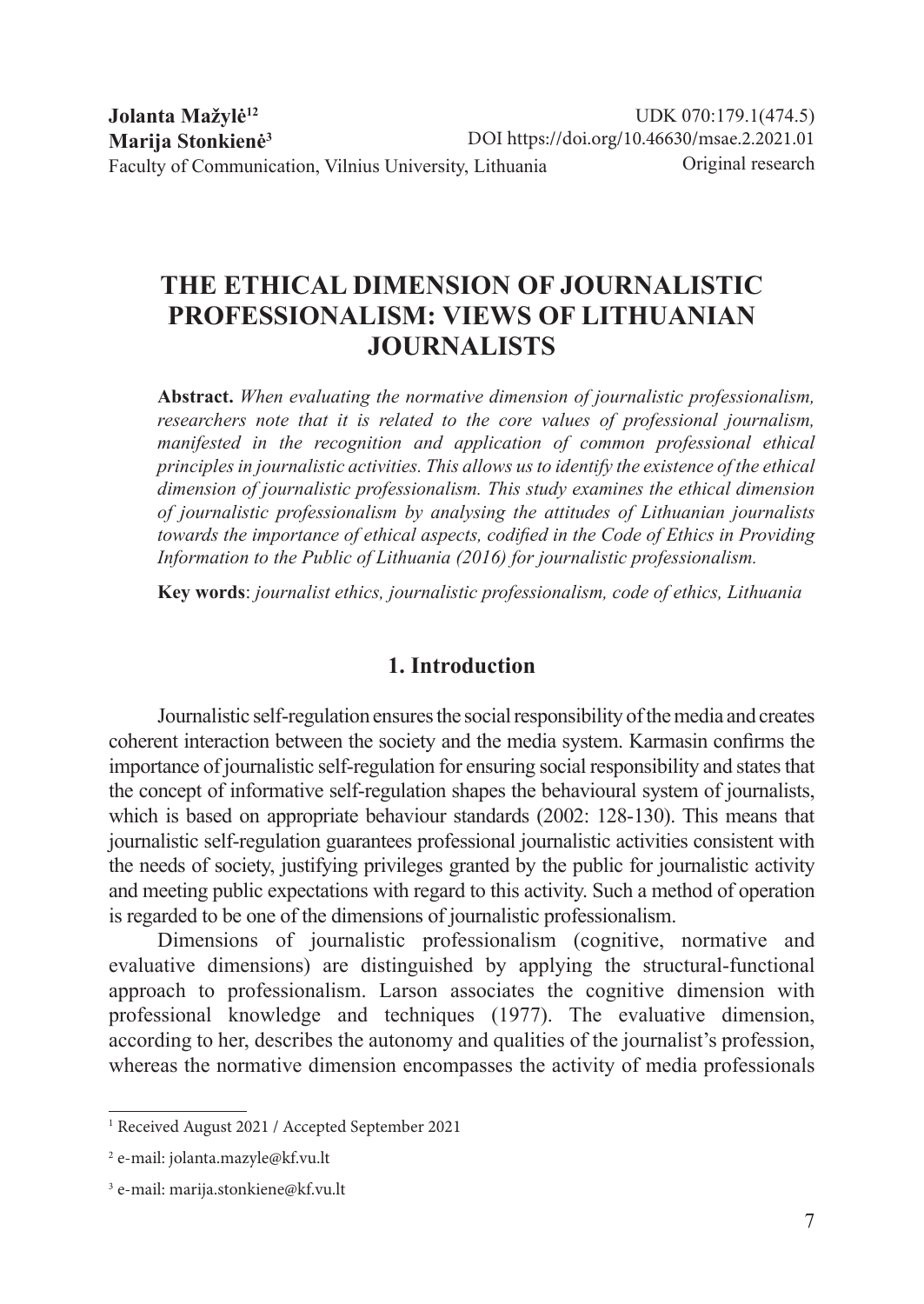and journalists in terms of provision of public services and ethical professional practices of journalists (Larson, 1977). Singer states that the normative dimension is the most powerful in journalistic professionalism (2003). It should be noted that normative and evaluative dimensions interact: Schudson and Anderson assert that the professional code of ethics ensures internal solidarity, cohesion and importance in identifying and distinguishing professional groups from each other (2009). This suggests that the normative dimension interacts with the cognitive dimension, manifested in the knowledge and application of professional ethical standards and ethical behaviour, which allows to distinguish and separate one group of people from another group whose members are unaware of or do not apply such standards. Larson considers the ethical journalistic activity to be the application of common ethical beliefs in the daily work of journalists (1977). Therefore, when evaluating the normative dimension of journalistic professionalism, it is significant that it is related both to core values of professional journalism that have been established in the media system and to the constant recognition and application of relevant common professional ethical values in journalistic activities. These professional ethical values stem from the functions delegated by the public to the media system and public expectations; they demonstrate the commitment of journalists to the society, which is linked directly to journalistic professionalism. According to Evetts, ethical behaviour rules are codified taking into account public interests (2006). Borden ties ethical behaviour rules not only with external values, shaped by public expectations, but also with personal internal values, shaped by the individual's perception of the quality of journalistic activity (2007). These levels of values highlight the importance of the codes of ethics of journalists as they guarantee clarity, demonstrate methods of socially responsible professional activity and define principles which journalists must follow to maintain a high standard of quality in their work (Ward, 2019: 296). This means that professional codes of ethics of journalists provide guidelines for professional activity and affirm socially responsible practices of journalists, while compliance with them demonstrates journalistic professionalism. This underscores the significance of behavioural standards formed by the system itself for the recognition of professionalism and enables us to talk about the ethical dimension of journalistic professionalism. Ward's notion that the attitude towards journalistic ethics depends on key journalistic functions and activities of journalists carrying out those functions, as well as on the understanding of ethical principles that apply in professional activity (2019: 296), indicates that certain interpretations of ethical norms are possible, occurring when these norms are applied in practice. These interpretations echo the concept of internal values distinguished in ethical behaviour by Borden, which are particularly important when deciding on ethical behaviour (application/compliance with ethical standards). This shows journalists' and media professionals' views towards assessment, recognition and compliance with professional ethical standards.

When analysing the application of ethical behaviour standards in practice, it is essential to evaluate various factors that influence journalistic practices. Some of the most important among them are institutional environments or organisational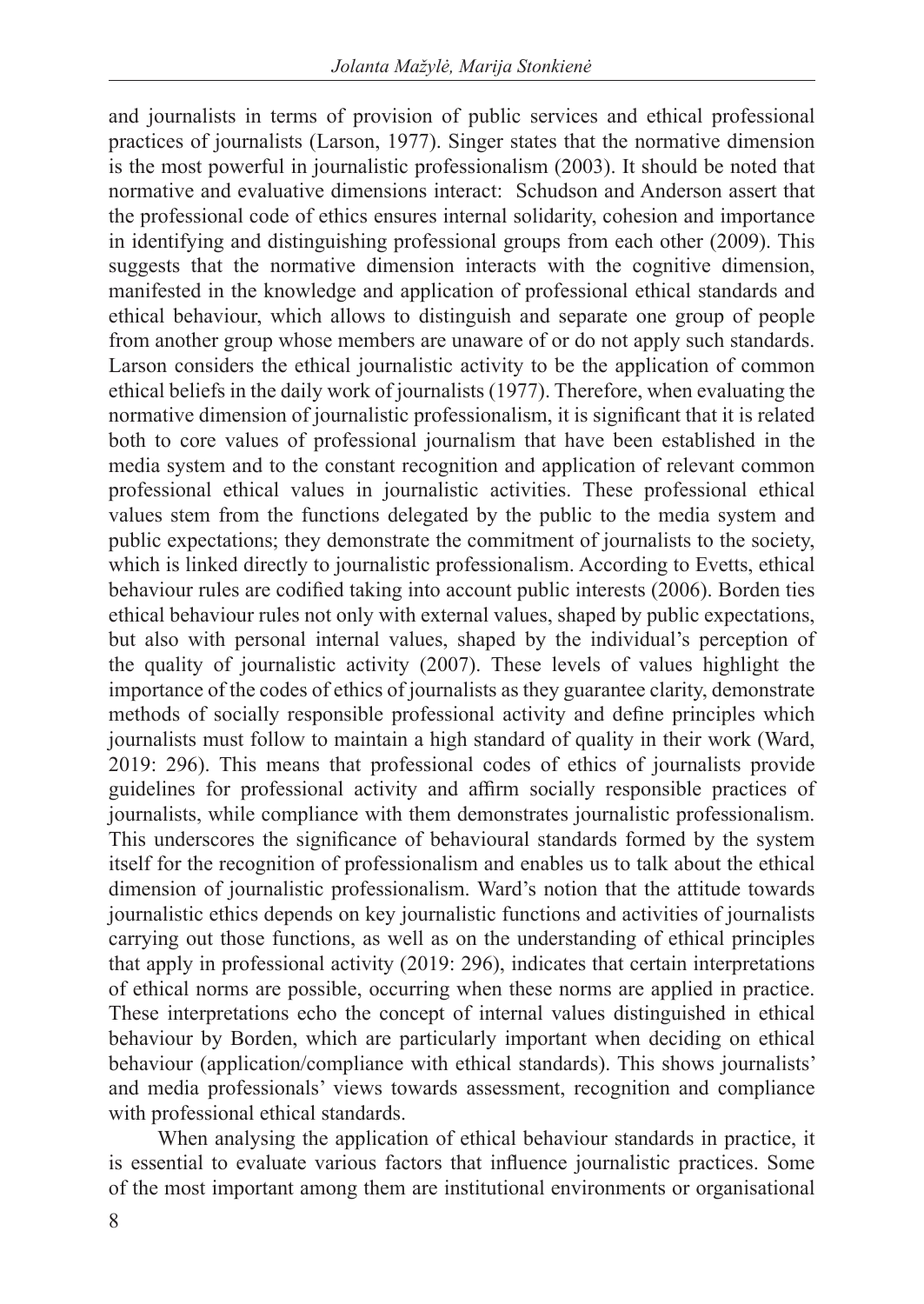structures, creating certain practices based on internal decisions and shaping processes. Although researchers state that anti-market elements are characteristic to journalistic professionalism (Larson, 1977; May, 2001; Ohmann, 2003), having assessed inevitable market influence, it is proposed to ensure media quality by the combination of the market, law and ethics (Bertrand, 200: 124,164). Digital technologies, creating new opportunities for news production and dissemination, also pose ethical dilemmas, at the same time changing journalistic practices, leading to a new discourse on media ethics.

The aim of the study is to determine the view of professional journalists towards the ethical dimension of journalistic professionalism. The study is based on the Code of Ethics in Providing Information to the Public of Lithuania (approved on 29 February 2016), which applies to all media outlets and journalists working for them. The study seeks not only to examine the views of interviewed journalists about the ethical dimension of journalistic professionalism, but also to identify the changing trends of professional ethical standards in journalism and factors determining the need for change in professional ethical standards.

The objectives are the following: (1) to discuss the key norms, principles and rules of the Code of Ethics in Providing Information to the Public of Lithuania, which form ethical behaviour standards in journalism; (2) to analyse the views of professional journalists about the key principles and regulations of the Code of Ethics in Providing Information to the Public of Lithuania; to determine what impact the standards of ethical journalism have on their practice and to evaluate whether ethical professional activity is regarded as a component of professionalism.

To achieve the aim of the study, an analysis of the Code of Ethics in Providing Information to the Public of Lithuania was performed and qualitative empirical research, in-depth interviews with Lithuanian journalists, was carried out.

### **2. Standards of professional journalism in the Code of Ethics in Providing Information to the Public of Lithuania**

In 1995, the Seimas of the Republic of Lithuania ratified Resolution 1003 (1993) on the Ethics of Journalism adopted by the Parliamentary Assembly of the Council of Europe. Provisions of the Resolution became the foundation of the first Code of Ethics of Lithuanian Journalists and Publishers passed in 1996, which was in effect for nearly a decade. In 2005, having assessed peculiarities of the work of the media in a changing society, public sphere and with new participants emerging in the field of communication, a new version of the document was adopted: the Code of Ethics in Providing Information to the Public of Lithuania (hereinafter – the Code). The Code, which is currently in effect, consists of 7 chapters and 66 articles.

The first chapter contains provisions on ethical journalistic activities, which are essentially rules for professional practice. For instance, it establishes the journalist's obligation to provide accurate, truthful news and diverse opinions in order to ensure a person's (an individual's) right to receive truthful information.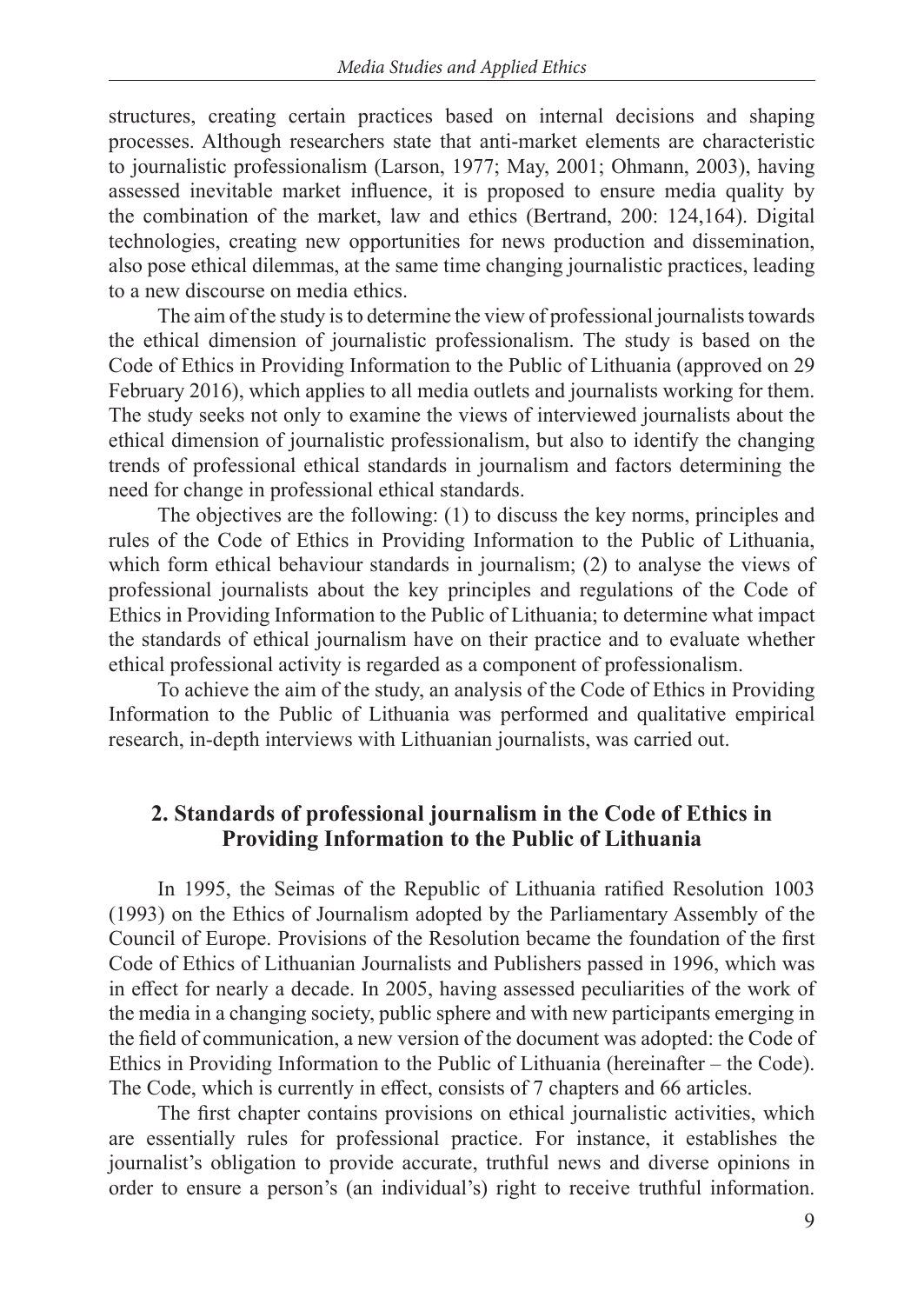This chapter stipulates that news and opinions have to be clearly separated, whereas journalists, public information producers and disseminators must guarantee that opinions are expressed honestly and ethically, without distorting facts or data. The Code states that opinions provided in journalistic publications or video and audio footage must be expressed ethically. In addition, respecting the diversity of opinion, public information producers and disseminators must provide opinions of at least two people that are not interrelated when information is contradictory, unclear or is related to conflicting issues. The first chapter of the Code devotes much attention to the accuracy and reliability of content produced by journalists and media outlets (careful and critical assessment of information sources), as well as to the effort to provide information in a way that would not mislead information consumers. It is assumed that ethical provisions stated in the first chapter of the Code are directly related to high professionalism and media quality.

The second chapter of the Code is dedicated to transparency and independence of journalists, public information producers and disseminators. The main provisions of this chapter stipulate that journalists and media outlets have to be free and independent. Therefore, following provisions of the Code, a journalist has to refuse an assignment of a public information producer or a superior if it contradicts the country's laws, journalist ethics or personal beliefs. A highly topical professional ethics issue emerged in the communication field in recent decades as journalists attempt to adjust their work with activities in state or local government bodies or political parties. Hence, the Code currently in effect stipulates that such duality is incompatible with professional journalistic practice.

The third chapter of the Code covers the protection of human rights (honour and dignity, privacy etc.). Provisions of this chapter are tied directly to legal norms established in the Law on Provision of Information to the Public that describe legal violations. Presumably, in this regard the Code could be amended, as legal norms transposed into the Code do not become ethical norms a priori.

The fourth chapter of the Code discusses professional solidarity and fair competition. Unfortunately, as stated in 2018-2020 reports of the Commission of Ethics in the Provision of Information to the Public, it is an acute problem and shortcomings of editorial boards are frequent, especially in regional media.

The fifth chapter of the Code is dedicated to mutual commitments of journalists and heads of editorial boards. Provisions in question protect journalists from the potential restriction of their rights (fair remuneration for original work, the journalist's right to renounce authorship and signature if the content is fundamentally distorted when it is edited or otherwise remade). The sixth chapter discusses responsibility for violations of the Code.

In a democratic society, journalists enjoy the rights and privileges safeguarded by law, ensuring the creation of various information society media, collection of public information, dissemination of opinions and news. Speaking about the benefits of the Code of Ethics for the professional community, experts emphasise that the Code is a tool for evaluation of their professional work.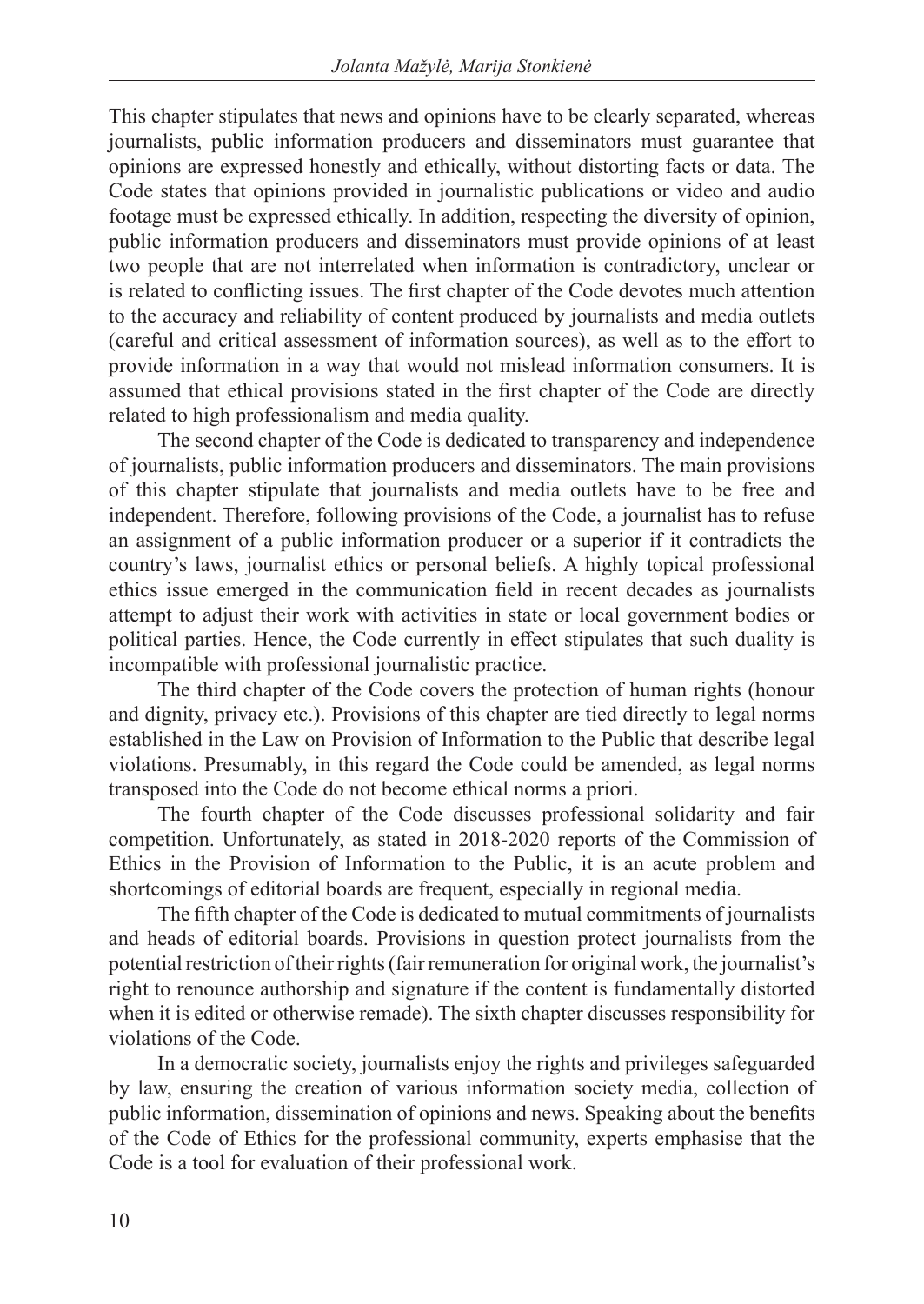#### **3. Lithuanian journalists on professional ethics**

Qualitative research, in-depth interviews with 10 Lithuanian journalists, was conducted to determine the views of journalists about the ethical dimension of journalistic professionalism. The main selection criterion was professional experience (at least 5 years of experience), whereas media outlets and legal bases for their activities were not evaluated. Informants (I1-I10) were selected using a snowball sampling technique. Interview participants have substantial journalistic experience, ranging from 5 years to over 50 years<sup>4</sup>. Informants were asked 5 questions striving to ascertain: views of interviewed professional journalists on links between professional ethical standards and media accountability, journalists' social responsibility and protection of the public interest (Q1), ethical aspects of activity of the professional journalist in the public sphere in contrast to other participants of the communication field providing information in the public sphere (influencers, public relations experts etc.) (Q2), importance of ethical aspects of activity for the journalist's professionalism and evaluation of one's quality of work (Q3), influence of media outlets on compliance with ethical standards, causes of violation of ethics (Q4) and influence of journalistic practice on views about professional ethical standards (Q5). The duration of interviews (conversations) was 40-180 minutes. Interviews were conducted during May to July 2021.

Interviewed media professionals understand professional activity first as protecting the public interest (I2), stressing that "only a journalist who complies with ethical standards protects the public interest, instead of satisfying curiosity" (I2). A direct link is thus highlighted between the ethical dimension of journalistic professionalism and the protection of the public interest, media accountability (I8, I9, I10). An interviewee notes, "It is impossible to be socially responsible if one does not adhere to professional ethical standards of journalists. Social responsibility is inseparable from the freedom of speech, whereas the freedom of speech places much responsibility on journalists – without adherence to professional ethical standards of journalists, the freedom of speech may gain some very negative features" (I4). The importance of ethical journalistic activity is linked to media accountability and is guaranteed by avoiding the conflict of interests (I3), meanwhile, the strive for protection of the public interest, problem solving and development of good practices is linked to social responsibility (I3). One of the respondents underscores, "Our professional ethical standards are directly related to social responsibility, media accountability and protection of the public interest" (I6). This direct connection is explained by stating that professional ethical standards of journalists "[…] represent a highly significant expression of traditions, customs and expectations not only of the community of professionals but also of the society" (I6). Opinions of interviewees indicate that ethical aspects of professional journalism are vital for carrying out the role of the media as a defender of the public interest and are also significant for

<sup>4</sup> I1: 5 years; I2:49 years; I3: 7 years; I4: 36 years; I5: over 50 years; I6: 30 years; I7: 25 years; I8: 12 years; I9: 22 years; I10: 6 years.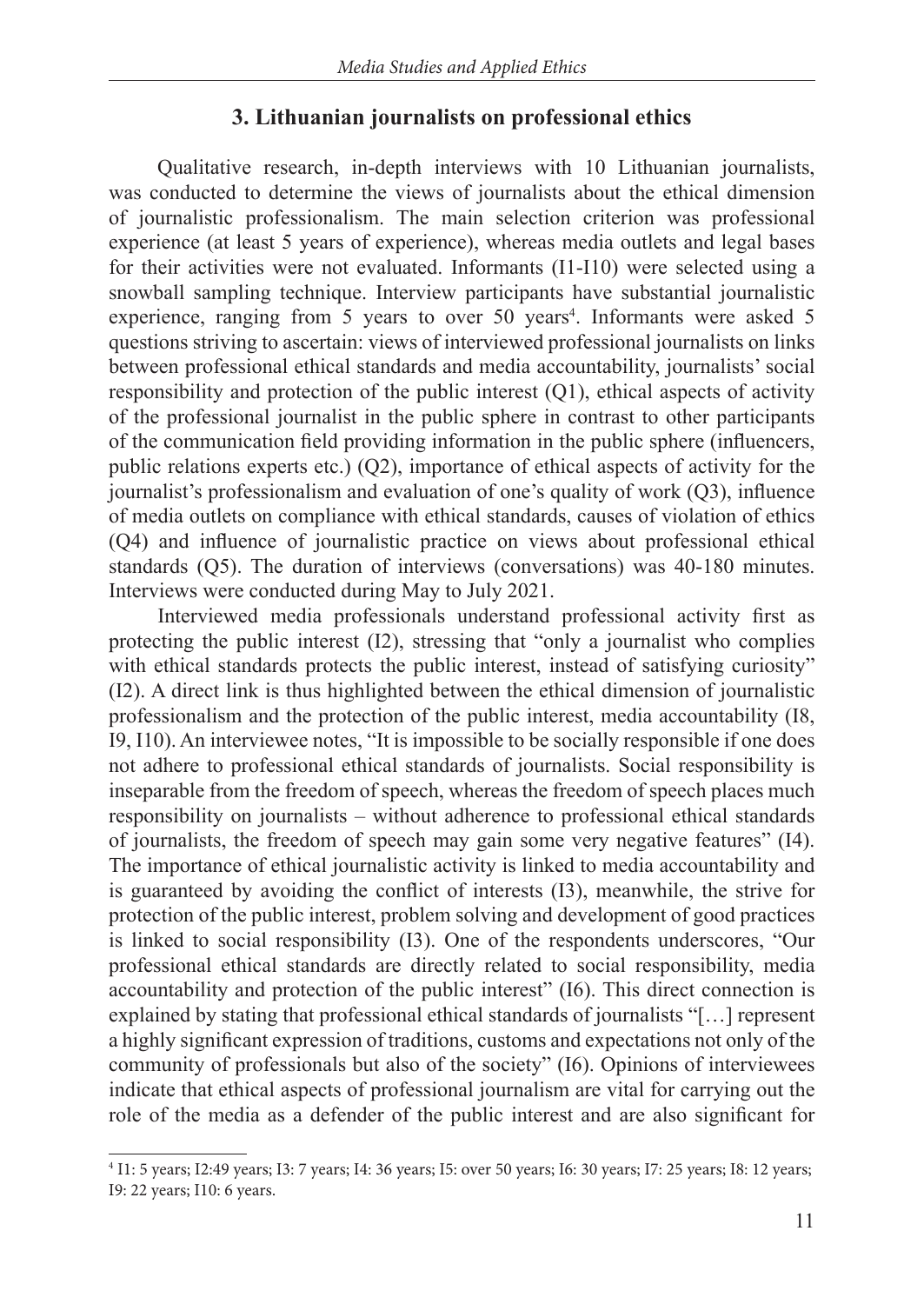media accountability and social responsibility. However, as the media acts in the public interest, it is crucial not to abuse the power of the media. If boundaries are overstepped in relation to the protection of the public interest and the abuse of power, then trust in the work of journalists is undermined, media accountability is distorted and social responsibility is eliminated. To describe the consequences of the abuse of power by the media, one respondent used a metaphor of a watchdog replaced by a fighting dog, "Nobody wants to have anything to do with it, although it is feared, yet it is not respected, it is not liked and is sought to be at the very least disciplined. Unsurprisingly, few would entrust a dog that does not understand the rules of the role of a watchdog" (I6).

Furthermore, research participants also drew attention to the negative impact of market relations on media accountability and social responsibility: "[…] everything depends on the media owner. A certain clan, or perhaps clans, of media 'sharks' thrive in Lithuania […]" (I2). […] Our media business is still not typically socially responsible and because of this I do not think it can be said that the media is also accountable. But this is a matter of debate and understanding, perception" (I9). Deconstructing the definition of social responsibility, one more issue was pointed out – the bias of journalists, which prevents them from being fully accountable to the public (I4). Opinions of interviewees confirm the insights of Borden (2000) and Bertrand (2000) that market relations and the interaction with the political government are the key factors affecting ethical activities of the media, striving to protect the public interest.

Assessing the ethical aspects of entities engaged in the provision of information in the public sphere, interviewees underscored that ethical activity is important for everyone that produces and disseminates public information (I4, I5, I9). At the same time, it was noted that the ethical aspects of journalistic activity have definite distinctions: "The activity of professional journalism is inseparable from the consequences of compliance/non-compliance with moral, ethical professional norms [...]" (I1), journalists "are more obliged by the code of ethics" (I2). Interviewees believe that ethical behaviour is the most characteristic activity of professional journalism (I6, I9). Although they say other subjects operating in the public sphere are also expected to meet ethical standards, yet ethical behaviour of journalists is exceptionally important – ethical activity of journalists distinguishing them from other participants of the public information field is explained by their accountability to the public, objectivity, impartiality, fact checking and presentation of various opinions (I4, I6, I7). Media accountability to the public is used as an argument to underline the importance of ethical behaviour of journalists as it is stated that other participants of the public information field "[…] often perform the function of advertising or promoting" (I3) and "[…] are not committed to providing actual facts to the public. They work for a customer but are not accountable or committed to the public" (I4). Interviewees in particular separated the ethical aspects of influencers' activity, whose activity is not regulated by law so far (even though some professional journalists and editors are also engaged in this, with interviewees providing specific examples).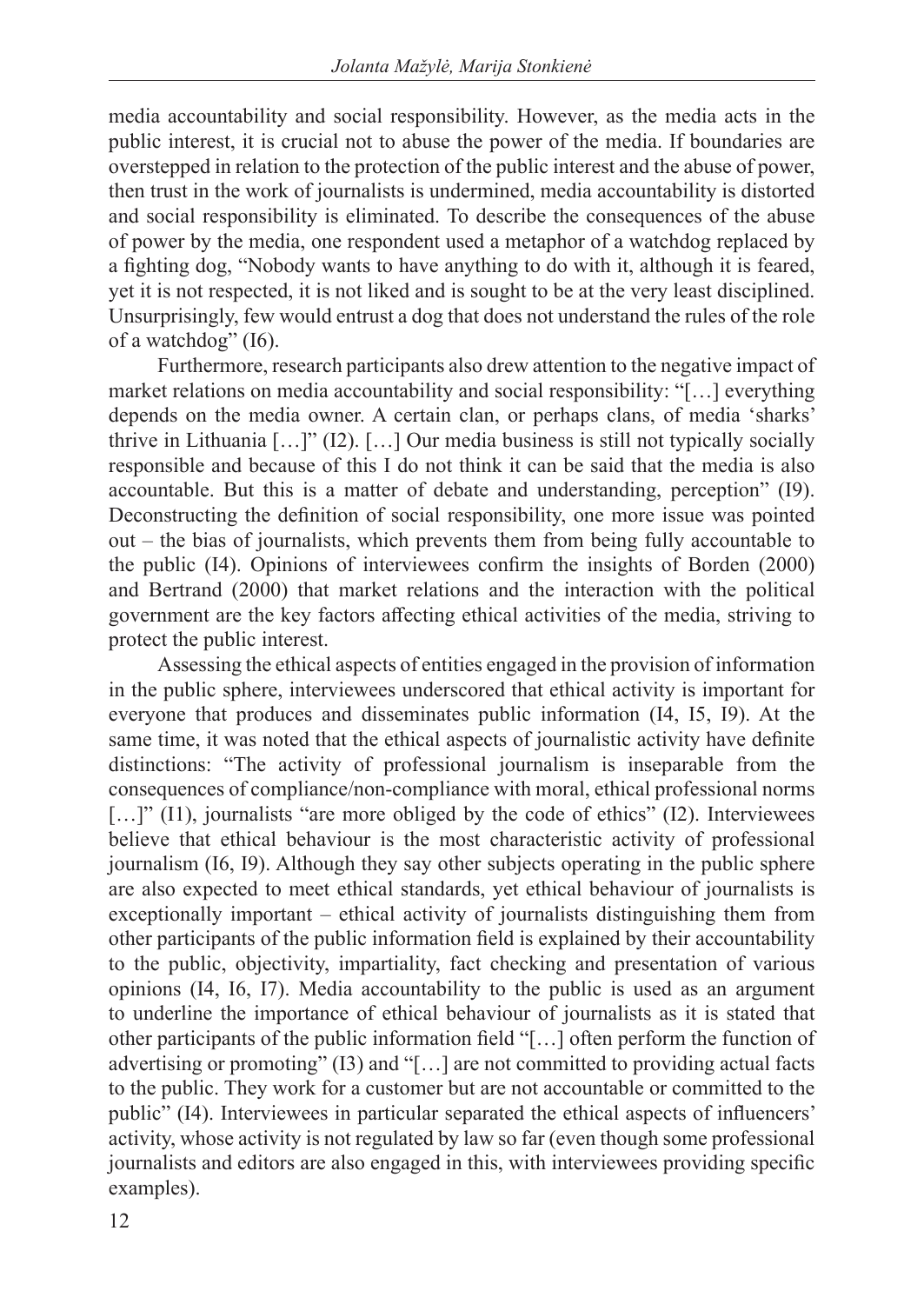Clearly distinct goals and operation principles of participants in the public information field reveal different ethical aspects of activity – journalistic activity emphasises objectivity, reflection of various opinions and versatility, which show that journalists act in the public interest and distance themselves from interests of separate individual groups. When the activity is in the public interest, the study has revealed a strong tendency to strive for goals important to the public, linked to appropriate ethical commitments. Interviewees view this to be a significant and exceptional trait of professional journalism.

All of the interviewed professional journalists named objectivity, impartiality and diversity of opinion as crucial ethical principles of journalistic activity. Other ethical principles identified as important were: avoidance of conflict of interest, maintaining confidentiality, respect of personal rights (I3), perfect knowledge of the Lithuanian language (I2, I7), critical thinking (I8), communication culture, respect (I4, I9), accuracy, honesty (I10) and quick reaction (I8). The opinion of respondents coincided with the view that the adherence to ethical standards is vital for high quality work (I4, I5, I7).

Interviews confirmed the observations of researchers regarding the connection between ethical commitments of journalists to the society and journalistic professionalism (Larson, 1977, Evetts, 2006). Several respondents contemplated the profession of the journalist and the ambiguity of professionalism: "[…] people no longer know what a professional journalist is" (I6), "[...] in Lithuania anyone can be a journalist, requirements for education and knowledge do not apply. Such lenient legal provisions relieve from responsibility everyone who works in the media or cooperates with it" (I9). These attitudes unveil the particularities of journalistic professionalism: the cognitive dimension distinguished by Larson (1977) can be formed on the basis of professional practice, yet in the opinion of journalists themselves this is insufficient for "separating" the profession of the journalist. Several interviewees expressed an opinion that the cognitive dimension based on practical activity is accompanied by a weaker ethical dimension of journalistic professionalism. This insight should be verified by quantitative research. It is obvious that the communality of journalists, as well as support and enhancement of the foundations of their focused activities based on values are important for the ethical work of journalists.

Assessing the potential influence of a media outlet on ethical aspects of professional journalism activity, interviewees stressed the significance of ethical principles in professional practice: "[…] ethical principles are very important to me, regardless of what media outlet I work for" (I1), […] the editorial board knew that I had not and would not make compromises with my conscience" (I2), "personally, I am very serious and honest about professional ethics […] I would never work for an unethical paper" (I4), "[…] the journalist always has the right to choose whether to agree to demands or follow the norms of decency and ethics. One can always quit from such [an unethical] paper" (I5). Clearly, respondents accentuated the importance of following internal values concerning ethical norms, which indicates that internal values determine the level of ethical activity.

Moreover, opinions were also expressed about the ethical aspects of media organisations activity and the recognition of their importance: "in my working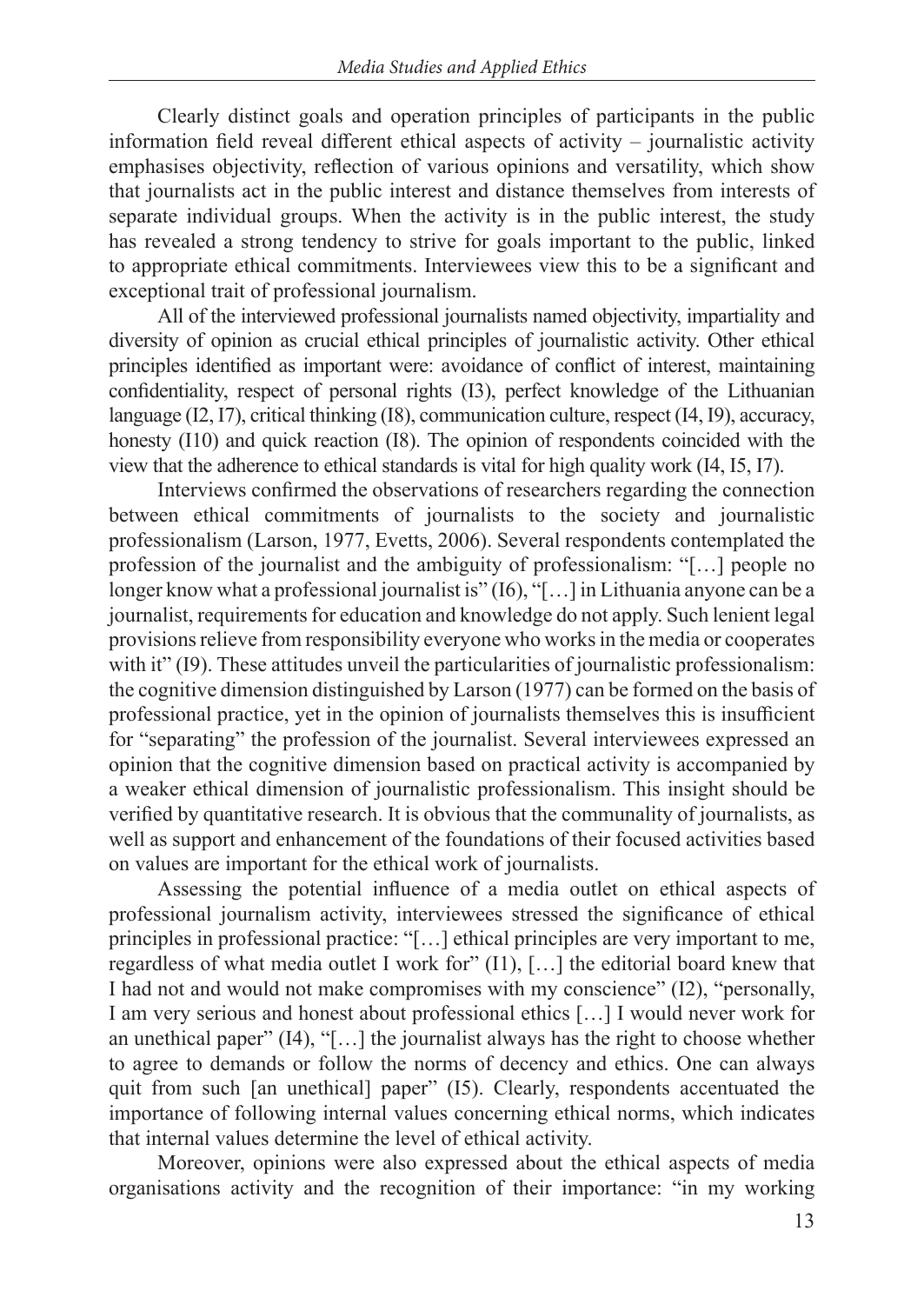environment much attention is devoted to the issue of journalistic ethics [...]" (I3), "[…] the editorial board I work for, regardless of it being interested in a quick reflection of events, pays much attention to verifying information" (I8). Negative influence of media organisations on ethical aspects was also pointed out: "[…] media outlets, more precisely their editors, often attempt to shape the media outlet's position" (I5), "[…] media outlets, their owners, have much influence on professional activity, speaking about working conditions that are created and views of ownership […]. Earlier, the job of journalists was easier from the standpoint of freedom. What has had a negative impact, among other things, is the emergence of a big trend of public relations – we no longer hear first-hand news, [instead] polished news, coordinated press releases are provided […]" (I6). This indicates that the changing media ecosystem and emerging new players have an effect on the ethical activity of professional journalists, which means that the activities of other public information disseminators, replacing journalists' activities, may determine the need for new ethical standards.

Speaking about the impact of journalistic practice on their views towards professional ethical standards, interviewees expressed two kinds of opinions. On the one hand, "[…] journalistic practice helps to better grasp the importance of ethical principles in reality" (I1). On the other hand, it is thought that editorial boards may have influence, too: "[...] some editorial boards may be manipulating this. Certain 'achievers' emerge in editorial boards and start writing some sort of biased articles [hit pieces, puff pieces] or even [biased journalistic] investigations" (I2), "[...] this depends on a publication, editor's demands and circumstances" (I4), "[…] colleagues who come to terms with demands, more precisely adapt to them, save jobs" (I5). Obviously, interviewees put emphasis on the impact of the institutional environment on professional ethical activity; internal decisions of organisational structures create specific professional practices and shape their ethical aspects. This gives rise to different ethical levels of professional practice in individual organisational environments ("ethics of editorial boards or media owners"), which are linked to market influence.

Interviewee insights confirmed the conclusions provided in research resources about the subjects that pose challenges to professional ethics of journalists, i.e., business and political government. Violations of ethical standards named by interviewees may be classified into several groups: market impact (related to popularity or clickbait (I2, I3, I4, I6, I7), satisfaction of audience's curiosity (I3), competition (I7)); political influence (I6, I7, I8); the journalist's work, status and activities ("due to urgency" (I4), "[…] some well-known journalists do so […]" (I6), "a sense of self-esteem" (I5), "[…] many journalists have also become influencers in the public sphere, on social networks […]" (I8); indulgence in the media power (I7, I8). Interviewees associate more effective application of ethical standards with better self-regulation, improved operation of ethics supervision bodies and identical approach to all violations of ethics that are committed (I6).

Remarks by research participants about the changing social environment – culture, public tolerance and influence of the community of journalists on professional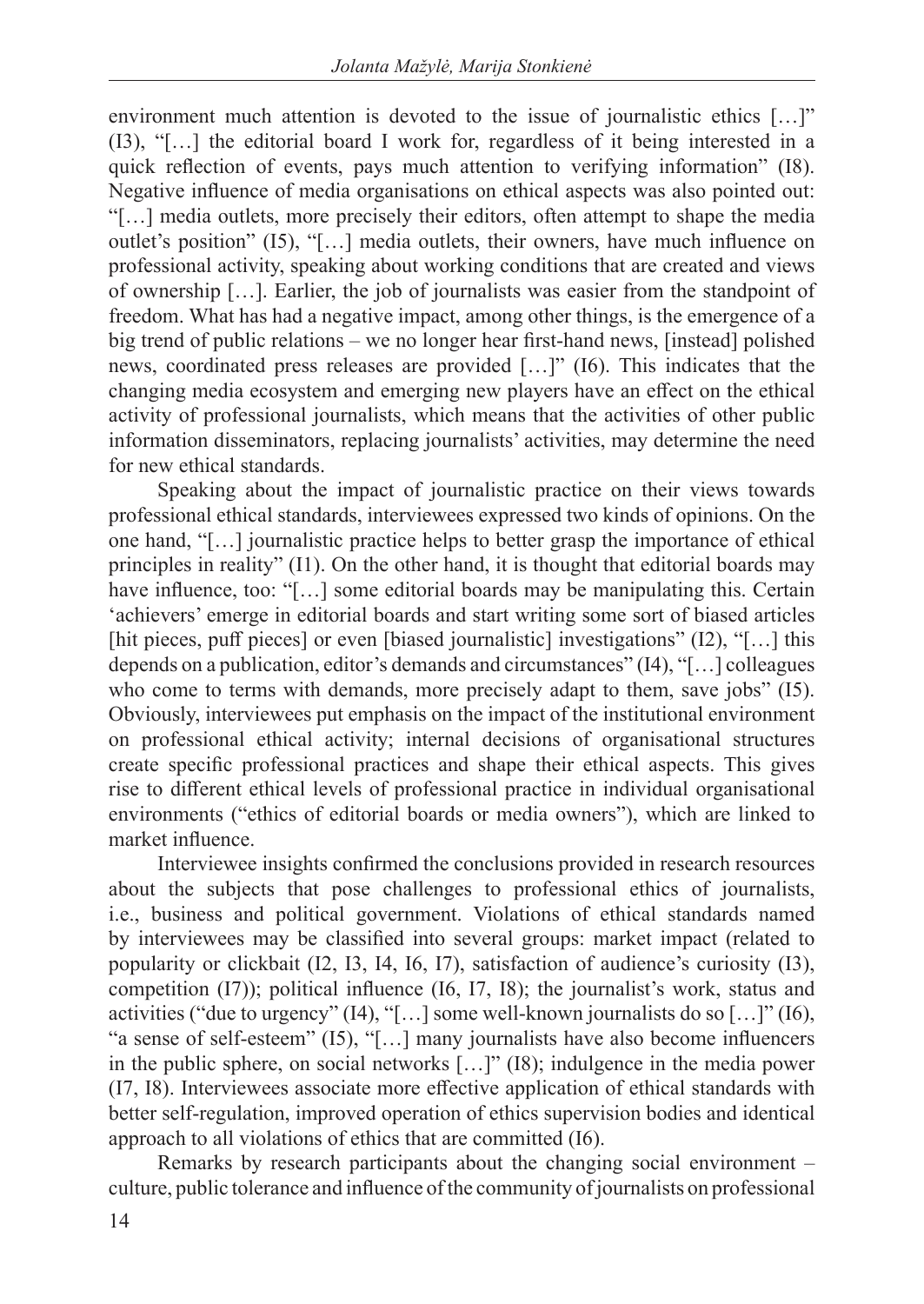aspects of the journalist's work – are also significant. For instance, in the opinion of interviewees: "[…] some provisions seem to have become universally unimportant  $[\dots]$ " (I5), "[ $\dots$ ] much has changed, now there is more tolerance for nonsense" (I9), "life does not stand still and some norms sometimes simply become irrelevant, whereas others, on the contrary, become highly important for the public [...] it has become important for journalists working in a media outlet to reveal their ties [to businesses], especially when writing about competing companies" (I7). Opinions of interviewees do not indicate that there are major discrepancies between the needs of journalistic practice and professional journalistic ethics, nor do they imply that there are critical contradictions or the necessity for radical change.

#### **4. Conclusion**

The qualitative research, interviews with Lithuanian journalists, has revealed that the ethical dimension is distinguished in journalistic professionalism. Interviewees believe that the ethical aspects of professional journalism are crucial for the implementation of the role of the media as a defender of the public interest and are significant for media accountability and social responsibility. The ethical aspects of professional activity, social functions of the media and journalistic responsibility are tied directly to journalistic professionalism.

According to research participants, all entities operating in the public sphere must meet appropriate ethical requirements, yet ethical activity of journalists is exceptional due to their professional mission to protect the public interest. The goal to protect the public interest validates media accountability and social responsibility and gives prominence to the key ethical professional principles of journalism – objectivity, impartiality and plurality of opinion – as identified by interviewees. Interviewees have identified these principles as the key ethical principles by revealing their internal professional values. Interviewees consider that these principles can be viewed as the ethical aspect distinguishing the activities of journalists from other subjects operating in the public sphere.

Interviewees believe that compliance with ethical standards demonstrates the quality of journalistic work and journalistic professionalism. Ethical standards establish and affirm *the reliability* of the journalist that is essential for public trust in the media. This is one of the indicators of the quality of journalistic work and journalistic professionalism.

The analysis of opinions of research participants shows that the changing media ecosystem, new players emerging in the public sphere and in the communication field affect the ethical behaviour of journalists. This suggests that journalistic professionalism is also accompanied by the changing ethical dimension. Any need for change of professional ethical standards of journalists is related to an ongoing shift in the society and the public sphere, as well as to novelties that come via social media. When updating the codes of professional ethics of journalists, it is vital to minimise the negative influence of the institutional environment and the market on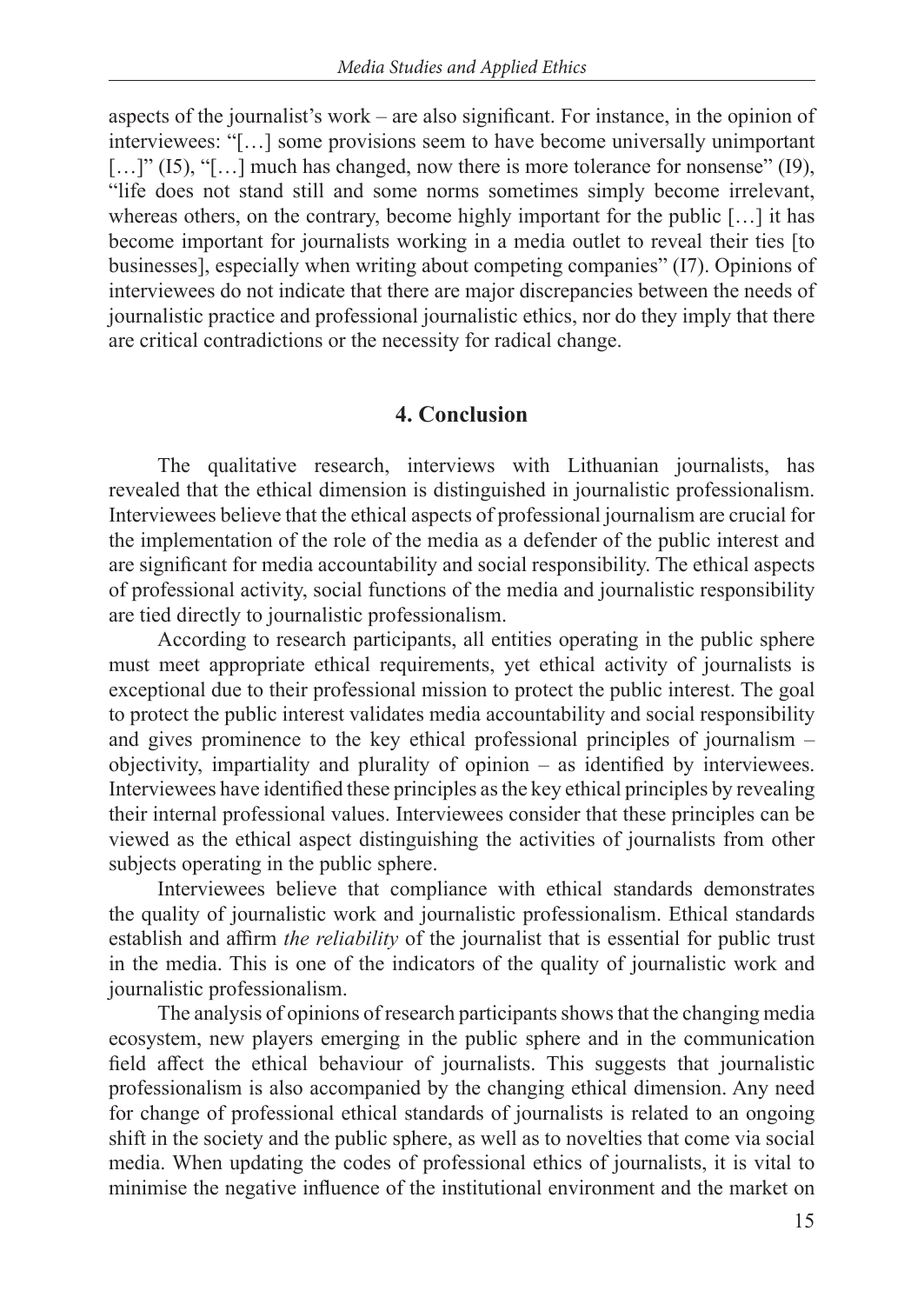the media, thus guaranteeing the reliability of the media in terms of protecting the public interest.

The important factors that have an effect on ethical activity of the media when protecting the public interest, in the opinion of interviewees (which also corresponds to the factors identified in scientific resources), are law, market and relationships with the political government. Research participants indicated that the institutional environment also influences ethical activities of the journalist by forming institutional practices of ethical behaviour (either ensuring ethical professional activity or encouraging and downplaying unethical activity). In that context the level of individual ethical professional activity, which is based on the journalist's internal values, gains exceptional significance.

### References

- Bertrand, Claude Jean (2000). *Media ethics & accountability systems.* New Brunswick, N. J.: Transaction Publishers.
- Borden, S. L. (2000). A model for evaluating journalist resistance to business constraints. *Journal of Mass Media Ethics,* (15) 3, pp. 149-166. DOI 10.1207 S15327728JMME1503-2.
- Evetts, J. (2006). Short note: The sociology of professional groups: New directions.*Current sociology,* (54) 1, pp. 133-143. DOI 10.1.1.825.550&rep=rep1&type=pdf.
- Karmasin, M. (2002). *Medien und Ethik*. Stuttgart: Philipp Reclam.
- Larson, M. S. (1977). *The rise of professionalism: A sociological analysis.* Berkeley: University of California Press.
- *Lietuvos visuomenės informavimo etikos kodeksas: patvirtintas viešosios informacijos rengėjų ir skleidėjų organizacijų ir Visuomenės informavimo etikos asociacijos narių atstovų 2016 m. vasario 29 d. susirinkime* = Code of Ethics in Providing Information to the Public of Lithuania. TAR, 2020-05-18, Nr. 10556.
- May, W. F. (2001). *Beleaguered Rulers: The Public Obligation of the Professional*. Louisville, London: Westminster John Knox Press.
- Ohmann, R. (2003). *Politics of Knowledge: The Commercialization of the University, The Professions, and Print Culture*. Middletown, CT: Wesleyan University Press.
- Schudson, M., Anderson, C. (2009). Objectivity, professionalism, and truth seeking in journalism. In *The handbook of journalism studies/* Ed. K. Wahl-Jorgensen & T. Hanitzsch*.* (pp*.*88-101). New York: Routledge.
- Singer, J. B. (2003). Who are these guys? The online challenge to the notion of journalistic professionalism.*Journalism*, no. 2, 139-163. DOI: 10.1177/146488490342001
- Ward, S. J. (2019). Journalism ethics. In *The handbook of journalism studies* (pp.307- 323), Routledge.